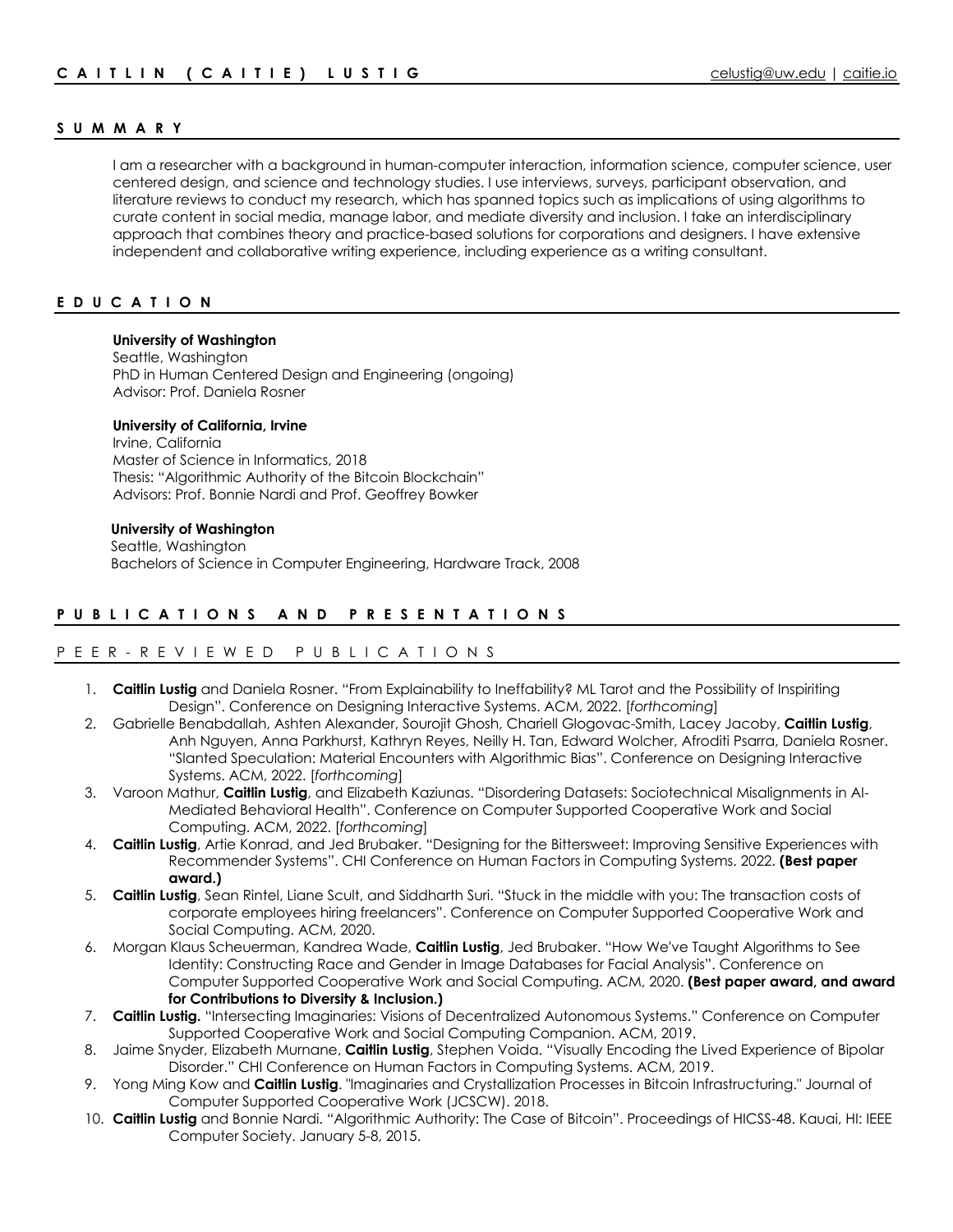- 11. Ruth E. Anderson, Waylon Brunette, Erica Johnson, **Caitlin Lustig**, Anthony Poon, Cynthia Putnam, Odina Salihbaeva, Beth E. Kolko, Gaetano Borriello. "Experiences with a Transportation Information System that Uses Only GPS and SMS". ICTD 2010 at Royal Holloway, University of London. December, 2010.
- 12. Ruth E. Anderson, Anthony Poon, **Caitlin Lustig,** Waylon Brunette, Gaetano Borriello and Beth E. Kolko. "Building a Transportation Information System Using Only GPS and Basic SMS Infrastructure". ICTD 2009 at Carnegie Mellon Qatar. April, 2009.

# E XTEN DED ABSTRACTS

- 1. Michael Ann DeVito, **Caitlin Lustig**, Ellen Simpson, Kimberley R. Allison, Tya Chuanromanee, Katta Spiel, Amy J. Ko, Jennifer Rode, Brianna Dym, Michael Muller, Morgan Scheuerman, Ashley Walker. SIG: "Queer in HCI: Strengthening the Community of LGBTQIA+ Researchers and Research". In Extended Abstracts of the 2020 CHI Conference on Human Factors in Computing Systems, 2021.
- 2. Michael Ann DeVito, Ashley Marie Walker, **Caitlin Lustig**, Amy J. Ko, Katta Spiel, Alex A. Ahmed, Kimberley Allison, Morgan Scheuerman, Brianna Dym, Jed R. Brubaker, Ellen Simpson, Naveen Bagalkot, Noopur Raval, Michael Muller, Jennifer Rode, Mary L. Gray. SIG: "Queer in HCI: Supporting LGBTQIA+ Researchers and Research Across Domains". In Extended Abstracts of the 2020 CHI Conference on Human Factors in Computing Systems, 2020.
- 3. Chris Elsden, Bettina Nissen, Karim Jabbar, Reem Talhouk, **Caitlin Lustig**, Paul Dunphy, Chris Speed, and John Vines. "HCI for Blockchain: Studying, Designing, Critiquing and Envisioning Distributed Ledger Technologies." In Extended Abstracts of the 2018 CHI Conference on Human Factors in Computing Systems, 2018.
- 4. **Caitlin Lustig**, Katie Pine, Bonnie Nardi, Lilly Irani, Min Kyung Lee, Dawn Nafus, and Christian Sandvig. "Algorithmic Authority: the Ethics, Politics, and Economics of Algorithms that Interpret, Decide, and Manage". Proceedings of the 2016 CHI Conference Extended Abstracts on Human Factors in Computing Systems.
- 5. Susann Wagenknecht, Min Kyung Lee, **Caitlin Lustig**, Jacki O'Neill, and Himanshu Zade. "Algorithms at Work: Empirical Diversity, Analytic Vocabularies, Design Implications". Proceedings of the 19th ACM Conference on Computer Supported Cooperative Work and Social Computing Companion. ACM, 2016.

# WORKSHOP AND NON - ARCHIVAL PAPERS

- 1. **Caitlin Lustig**, Ridley Jones, Josephine Hoy, Negin Alimohammadi, and Charlotte P. Lee. "Resilience and the Rapid Shift to Remote Working at a University: Emerging Questions". The New Future of Work Symposium, 2020.
- 2. Nicholas Proferes, Alissa Centivany, **Caitlin Lustig**, and Jed Brubaker. Workshop proposal: "Studying User Perceptions and Experiences with Algorithms". International AAAI Conference on Web and Social Media (ICWSM) 2017.
- 3. Jed R. Brubaker, **Caitlin Lustig**, Gillian R. Hayes. "PatientsLikeMe: Empowerment and Representation in a Patient-Centered Social Network". CSCW Research in Healthcare: Past, Present, and Future CSCW 2010 workshop.
- 4. **Caitlin Lustig**, Hristo Novatchkov, Lucy Dunne, Mike McHugh and Lorcan Coyle. "Using Colocation to Support Human Memory". MeMos 2007: Supporting Human Memory with Interactive Systems. Workshop at the 2007 British HCI International Conference. 2007.
- 5. **Caitlin Lustig** and Lorcan Coyle. "Reminding Short-Term Memory Sufferers to Complete Routine Tasks". University College Dublin. UCDCSI Technical Report 2007-10. 2007.

# OTHER PUBLICATIONS

- 1. **Caitlin Lustig** and Hong-An Wu. 2022 [*accepted, forthcoming*]. "Tarot as a Technology of Care: A Conversation with Hong-An (Ann) Wu". ACM Interactions.
- 2. Josephine Hoy, **Caitlin Lustig**, and Daniela Rosner. Book review of *Failure* by Arjun Appadurai and Neta Alexander. Forthcoming in New Media & Society.
- 3. Elizabeth Murnane, **Caitie Lustig**, Tara Walker, Beck Tench, Stephen Voida, and Jaime Snyder. "Personal Informatics in Interpersonal Contexts: Towards the Design of Technology that Supports the Social Ecologies of Long-Term Mental Health Management". Medium.com 2019. https://medium.com/acm-cscw/personalinformatics-in-interpersonal-contexts-towards-the-design-of-technology-that-supports-the-6a3d03448c25
- 4. **Caitlin Lustig**. UC Irvine's Celebration of Graduate Success booklet, 2016.

# PRESENTATIONS

- 1. *Invited talk*: "When algorithms turn bittersweet: Improving experiences of bittersweet algorithmically curated sensitive content" for HCDE 418: User Experience Design (2021).
- 2. *Invited talk*: "Designing for Freshmen's Well-being" for HCDE 210: Explorations in Human Centered Design (2020).
- 3. *Invited lecturer*: "Algorithms in the Social Sphere" for HCDE 419: Concepts in Human-Computer Interaction (2020).
- 4. *Invited presenter* for the Microsoft Future of Work Summit: "Benefits of and concerns about the gig economy for FTEs" (2019).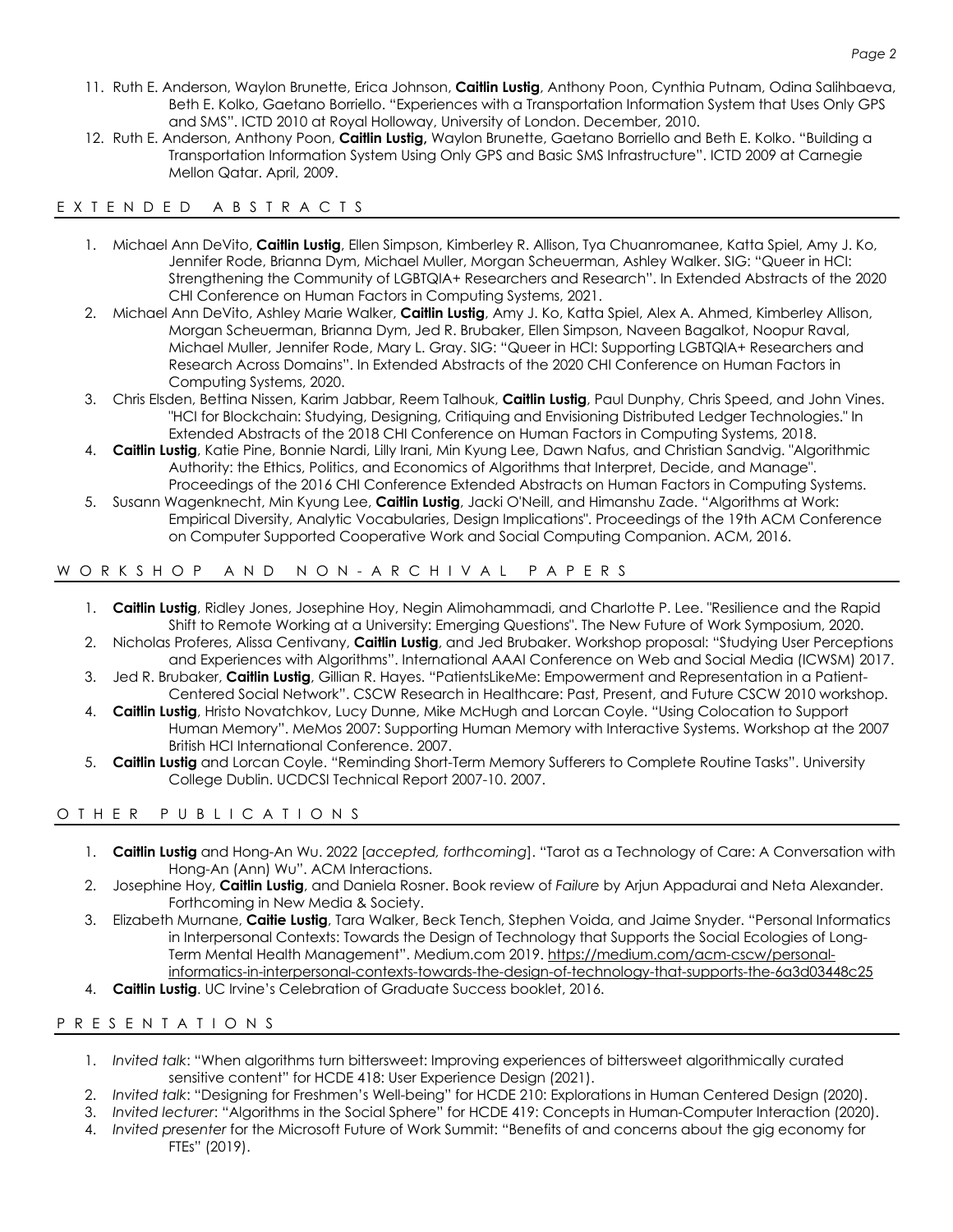- 5. *Invited presenter* at the Consortium for the Science of Sociotechnical Systems (CSST): "Theorizing Algorithms as Boundary Objects"; panel member "Algorithms and Their Consequences" (2018).
- 6. *Invited presenter* at Data & Society: Governance through Protocol: Scaling Bitcoin (2017).
- 7. *Invited lecturer*: Global Disruption and Information Technology (2014) and Technical Communication (2016).
- 8. Presenter and organizer for the "Writing and Publishing an Article in an Interdisciplinary Field", "Productivity Software: Methods and Applications for Time Management", "Popular Citation and Writing Software", and "Writing Your Way to a Focused Research Question" workshops at UC Irvine's Graduate Resource Center, (2015-2016).

# CONFERENCE WORKSHOPS, PANELS, & INSTITUTES

- *Organizer*: CHI 2021 Special Interest Group for Queer in HCI: Strengthening the Community of LGBTQIA+ Researchers and Research
- *Organizer*: CHI 2020 Special Interest Group for Queer in HCI: Supporting LGBTQIA+ Researchers and Research Across Domains
- *Organizer:* CHI 2018 workshop: HCI for Blockchain: Studying, Designing, Critiquing and Envisioning Distributed Ledger **Technologies**
- *Organizer:* ICWSM 2017 workshop: Studying User Experiences and Experiences with Algorithms
- *Organizer:* CSCW 2016 workshop: Algorithms at Work: Empirical Diversity, Analytic Vocabularies, Design Implications
- *Lead organizer and moderator:* CHI 2016 panel: Algorithmic Authority: the Ethics, Politics, and Economics of Algorithms that Interpret, Decide, and Manage
- *Participant:* Future of Care Workshop, CSCW 2021.
- *Participant:* Consortium for the Science of Sociotechnical Systems (CSST), Summer Research Institute, 2016
- *Participant:* Hackademia Summer School, Lüneburg, Germany, 2016, <25% acceptance rate
- *Participant:* iConference 2016 Doctoral Colloquium, <25% acceptance rate
- *Participant:* Online Dublin Computer Science Summer School, 2007

# **WORK AND RESEARCH EXPERIENCE**

# INTERNSHIPS, CONSULTING, & FREELANCE EXPERIENCE

### **Mitigating Technological Harms Mitigating Technological Harms Yorktown Heights, New York**

Intern at IBM Research's Responsible & Inclusive Technology group (Upcoming) June 2022 to September 2022

Graduate Research Assistant for NYU's AI Now Institute working with Dr. Elizabeth Kaziunas July 2020 to June 2021

I am working on a project on narratives AI and health. My group and I did a "close reading" of three behavioral health datasets to critically examine the sociotechnical limitations, implications, and narratives of AI behavioral health systems: what these datasets leave out and where their construction does not align with lived experiences.

### **Research on the Freelance Economy Redmond, Washington <b>Research on the Freelance Economy** Redmond, Washington

Freelancer for Microsoft Corporation and April 2020 to June 2020 to June 2020 to June 2020

### **Experiences of Clients of the Freelance Economy Redmond, Washington and Transformation** Redmond, Washington

Microsoft Research Intern working with Drs. Siddharth Suri and Sean Rintel, and Liane Scult April 2019 to July 2019

The goal of my study was to learn about the experiences of full-time employees (FTEs) who hire gig economy workers. I interviewed 36 full time employees about their experiences with the gig economy and conducted participant observation on the gig platform itself.

### **Research on Facebook Memories Users** Boulder, Colorado

Research staff for the University of Colorado, Boulder July 2019-present July 2019-present

I recruited and conducted interviews with 20 Facebook users about sensitive curated content, such as death or divorce, that they saw through Facebook's Memories feature. I conducted inductive coding and used thematic analysis on interviews.

#### **User Communities of Practice** San Francisco, California San Francisco, California San Francisco, California San Francisco, California San Francisco, California San Francisco, California San Francisco, California San Franc

Research consultant for a large design company (anonymized) and a pril 2015 to June 2015 to June 2015

**Algorithmic Care** New York City, New York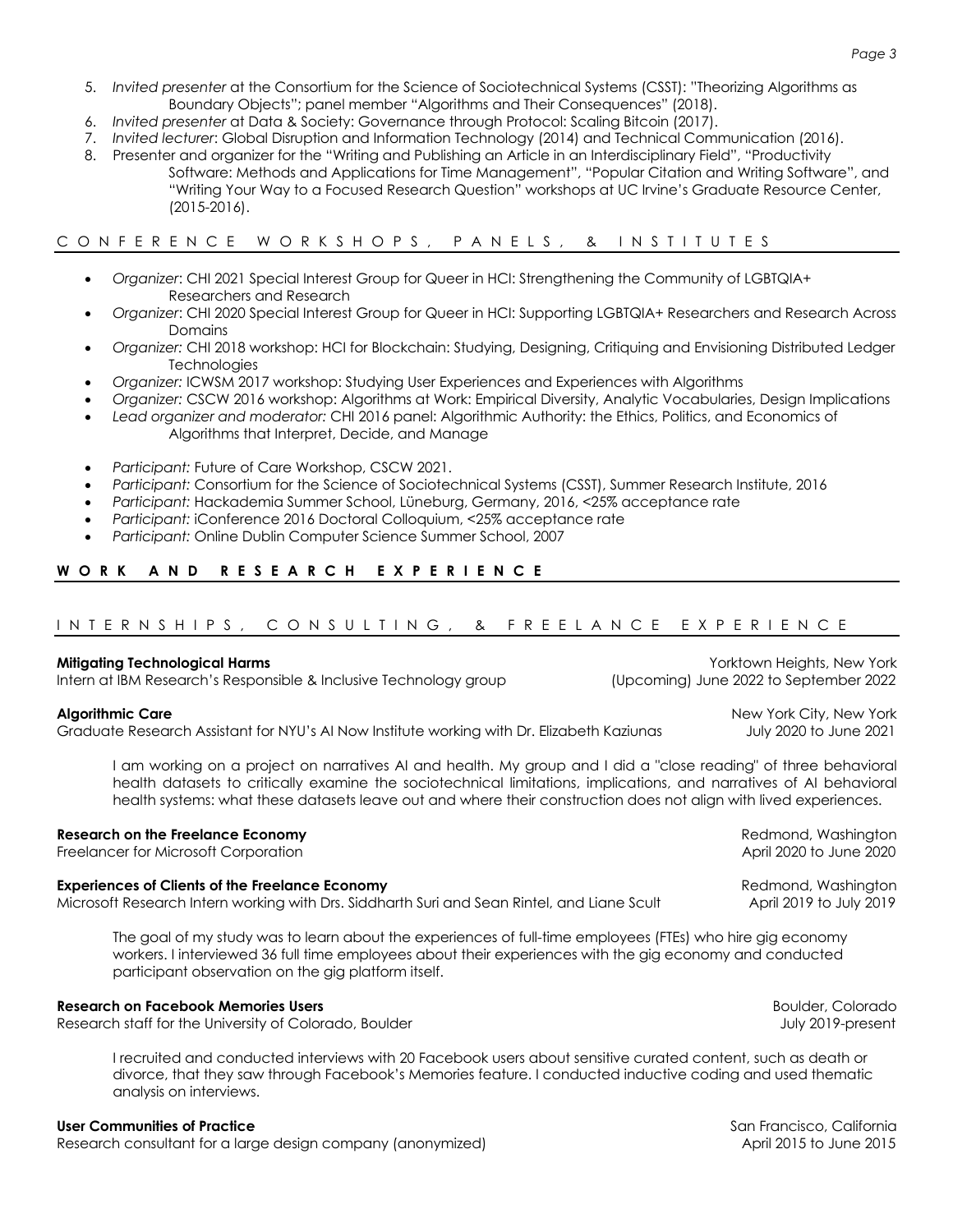This research project was funded by a large design company, looking at how their users develop communities of practice and expertise through online spaces. In this project, I analyzed forum posts and websites used by these users, interviewed employees of the company, interviewed expert users, and met with the company to learn about how they understood their users.

TEACHING & WRITING CONSULTANT EXPERIENCE

| Co-Instructor for the Master's Course "Qualitative Research Methods" | Seattle, Washington     |
|----------------------------------------------------------------------|-------------------------|
| University of Washington                                             | January 2022 to present |
| Teaching Assistant for "Concepts in Human-Computer Interaction"      | Seattle, Washington     |
| University of Washington                                             | March 2020 to June 2020 |
| <b>Writing Consultant</b>                                            | Irvine, California      |
| University of California, Irvine's Graduate Resource Center          | June 2015 to June 2017  |

- Helped other graduate students with grammar, structure, clarity, and flow for conference and journal papers, grant and fellowship applications, coursework, résumés and CVs, and cover letters.
- Helped undergraduates with graduate school and fellowship applications.
- Organized and led Dissertation Bootcamps and taught about writing and managing stress over a 3-day "write-in".
- Developed and led small workshops to teach issues related to writing, such as finding a research question.
- Worked with Graduate Division on a publication for the Celebration of Graduate Success event, writing the profiles of over 30 honored alumni under tight deadlines.

**Teaching Assistant for "Operating Systems", "How Computers Work", "Human-Computer Interaction", "Games & Society", and "Technical Communication", "The Future of Money: From Barter to Bitcoin" <b>Interpretity Constanting California** University of California, Irvine 2009-2010; 2013-2015

# R ESEARCH PRO J ECTS

#### **Stemming the Spread of COVID-19: Coordinating Remote Work for Social Distancing Seattle, Washington** University of Washington March 2020 to present March 2020 to present

This NSF-funded project is focused on how people are coordinating to support remote working and social distancing during COVID-19. We are interested in how people work together to meet the practical, social, and emotional needs of their work communities during a sudden transition to remote work. We are studying a number of groups, networks, and departments at the University of Washington. I manage the project and have conducted interviews and observations, as well as first authored a New Future of Work 2020 paper.

# **Algorithmic Mediation for Diversity** Seattle, Washington **Seattle, Washington**

eScience, University of Washington September 2019 to present

This project is on how algorithms are used to promote diversity. I am interviewing researchers involved with creating and using one such algorithm to learn about the social dynamics and ethics of using algorithmic mediation. I also conducted participant observation with data scientists and AI/ML researchers. This project also has a literature review component, comparing discussions of fairness and bias in computer science literature with the discussions in critical computational studies. We use this analysis as a way gauging how these literatures may have influenced each other, how far apart these literatures are, and the gaps that need to be overcome to put them in conversation with one another and to translate between them.

### **User-Centered Design for Freshmen During COVID-19** Seattle, Washington Seattle, Washington

Student in User-Centered Design at the University of Washington Changel Controller 2020 to December 2020

I worked on a group project in which we designed and evaluated a prototype for an application to support freshmen's emotional and social needs during COVID-19. I led the designing a survey, conducting interviews, developing personas, and conducting and designing user studies, and writing documentation.

**Constructing Race and Gender in Image Databases for Facial Analysis <b>Construction Coloration** Boulder, Colorado

University of Washington October 2019 to January 2020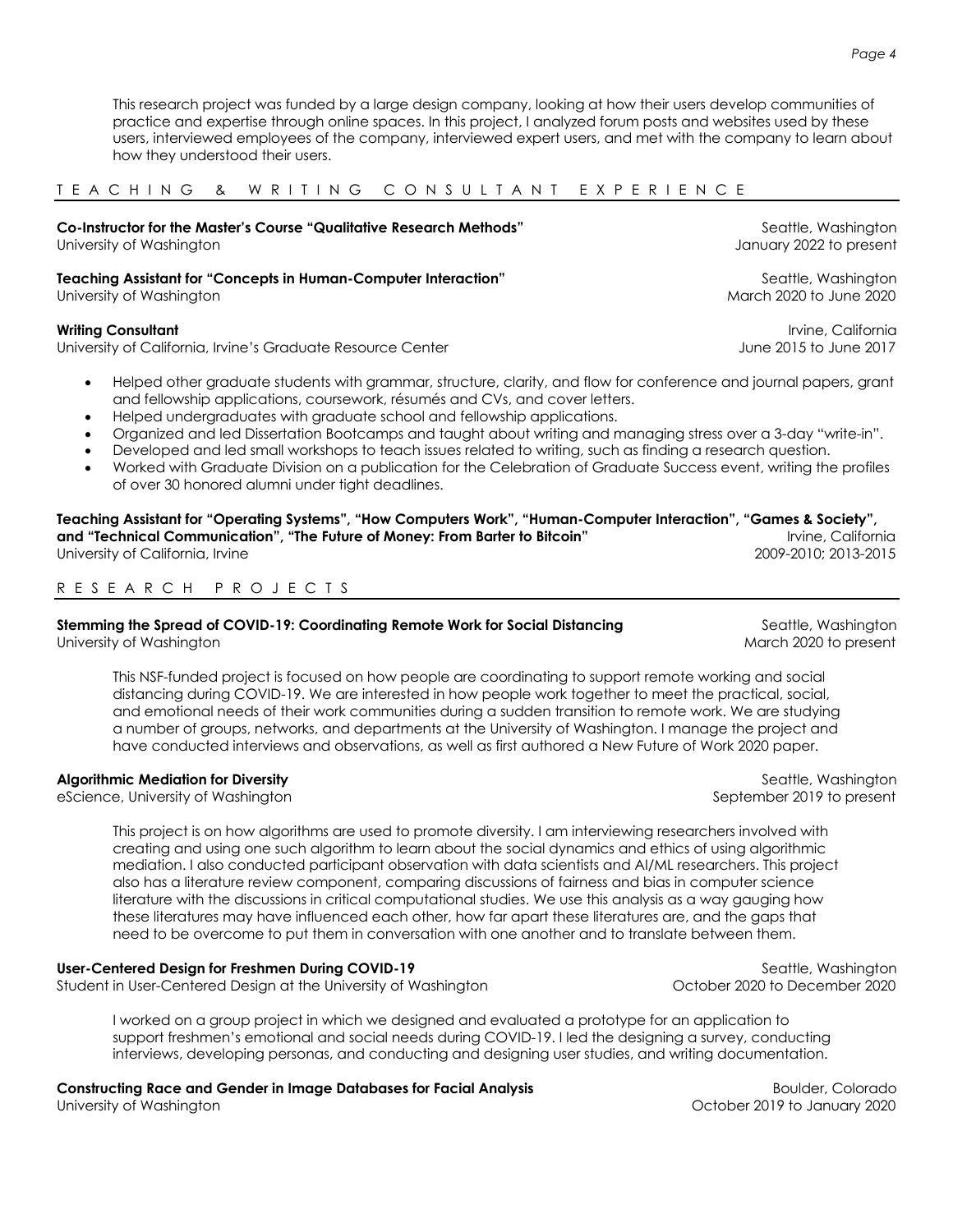We analyzed a corpus over 90 image databases to determine how for race and gender classifications were used for training facial recognition systems. We make recommendations for how dataset authors can critically engage with race and gender. I am a co-author for a CSCW 2020 paper that came out of this project, which received a best paper award and award for Contributions to Diversity & Inclusion.

**Visualizing Bipolar Disorder** Seattle, Washington **Contract Contract Contract Contract Contract Contract Contract Contract Contract Contract Contract Contract Contract Contract Contract Contract Contract Contract Contract** 

This project is in collaboration with the University of Washington, University of Colorado, Boulder, and Stanford University. It focuses on developing better ways to represent bipolar people's lived experiences through visualizations. This project involved three rounds of interviews with bipolar people, using visual elicitations to examine how participants monitored their rhythms. My role in this project was to help analyze interviews, and I am a co-author for a CHI 2019 paper.

### **Algorithmic Authority of the Bitcoin Blockchain International International Inc. California** Irvine, California

University of California, Irvine January 2015 to June 2018

In this thesis, I expanded on the concept of algorithmic authority, a concept that I introduced in earlier work to understand the role of algorithms in daily life. Algorithmic authority is the legitimate power of algorithms to direct human action and to impact which information is considered true. Through a study of the users of the cryptocurrency Bitcoin, I explored what it means to trust in algorithmic authority in an open source, decentralized system in contrast to the authority of centralized and corporate software. My study of the Bitcoin community utilized data from interviews, a survey, and observation of offline and online spaces.

"Smart contracts" are contracts that are written in code and automatically enforced when certain conditions are met. I researched the sociotechnical implications of these smart contracts in collaboration with the Institute for Money, Technology & Financial Inclusion.

Bitcoin is seen as a relatively unique form of currency because it does not rely on a government or centralized authority for regulation or value. This project examines why users say that they trust the algorithms of Bitcoin's code and the nuances of this trust. In the course of researching this project, I explored what the increasing power of code and algorithms means for society.

### **Remote Occupation Socialization** Irvine, California

University of California, Irvine June 2013-August 2013; September 2014 to March 2015

This project was a multi-sited ethnographic study of workers who learn the norms and skills of their occupation in remote locations. I qualitatively coded interview data from Mexican entrepreneurs who had developed or worked in tech start-ups. I later continued this work through exploring how this project contributes to new understandings of communities of practice.

This project examined new forms of knowledge expression and the future of academic publishing. I worked on a website that represented social networking sites as archives by using the themes from Derrida's *Archive Fever*. This interactive website resembled a famous social media platform. We used this website to tell a story to visitors and to encourage them to think about the ways in which identity can be represented through the archive.

### **Music for Labs** Irvine, California

University of California, Irvine January 2012 to September 2014

For this project, we built upon research in computer supportive collaborative work and ubiquitous computing in order to explore how knowledge and presence can be conveyed through music in a research lab. We used RFID tags to detect when lab members entered and left the lab. My work on the system was centered on creating the technical implementation of this system.

University of Washington June 2018 to April 2019

**Smart Contracts** Irvine, California **International Contracts** Irvine, California **International Contracts** Irvine, California University of California, Irvine June 2016 to September 2016

**Algorithmic Authority of Bitcoin International International Inc. Algorithmic Authority of Bitcoin** University of California, Irvine November 2012 to January 2015

**Expressive Topologies** Irvine, California University of California, Irvine September 2012 to September 2012 to September 2014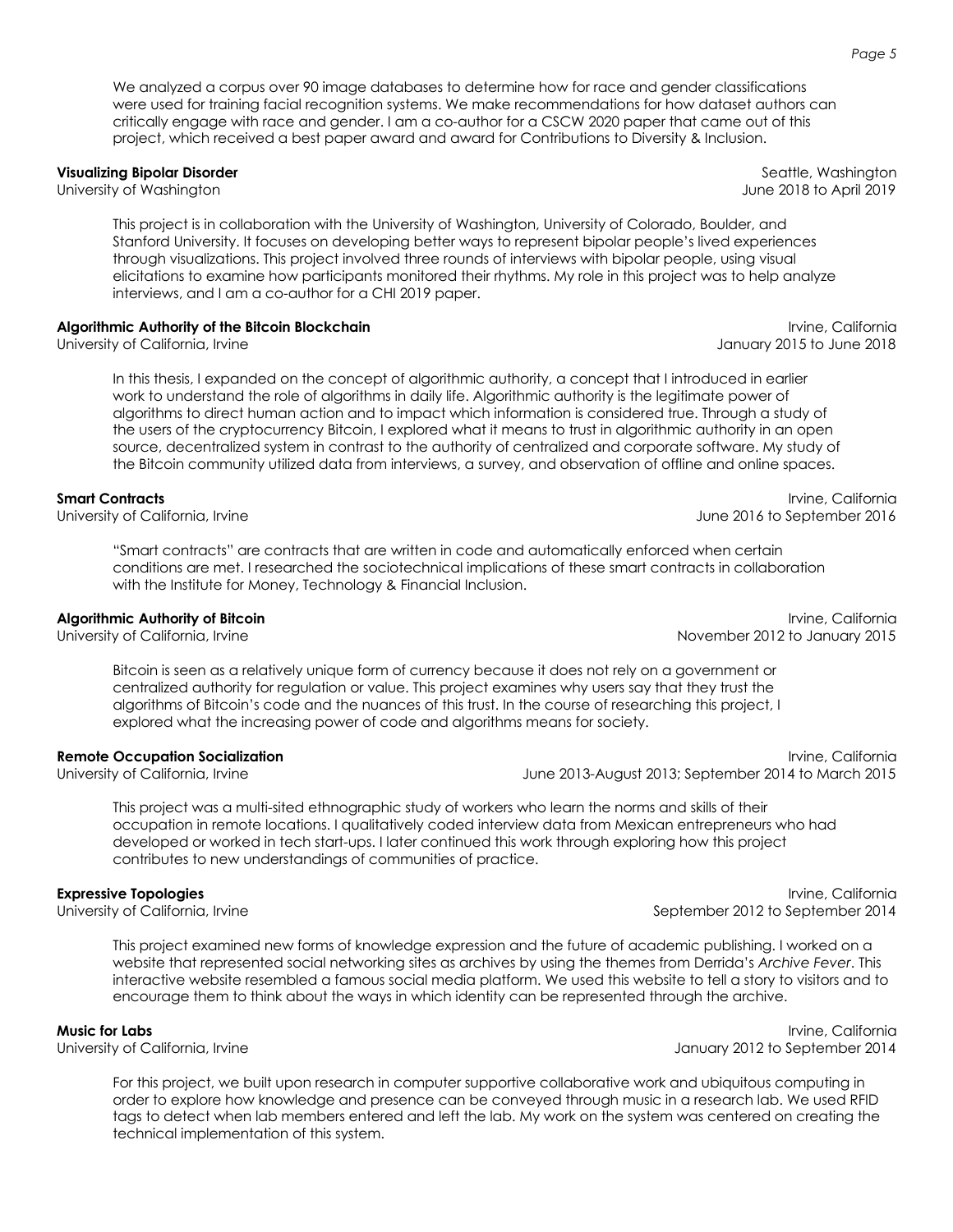**Event Detection through Twitter Updates And Science Inc. And Science Irvine, California** 

In 2010, over 65 million tweets were posted a day, which made it a rich site for data analysis. In this project, I scraped Twitter using Python. I then analyzed tweets with statistical methods to detect when unusual events were taking place in a certain location. Users could subscribe to various locations and get notified when events happened in that location; in particular, this system could let users know when emergencies were taking place.

**\*bus (Starbus)** Seattle, Washington

University of Washington September 2007 to June 2009

The \*bus project grew out of my senior capstone work on technology for developing regions. In many regions of the world, public transportation is unreliable and difficult to use. One such place is Kyrgyzstan where the streets have multiple names, there are no set bus stops, and there is no set bus schedule. To make the bus system easier to use, we developed a low-cost, low-infrastructure bus tracking system.

# **Online Dublin Computer Science Summer School** Dublin, Ireland

The Online Dublin Computer Science Summer School was an undergraduate research internship at University College Dublin. I developed a glove that contained an RFID reader. The glove detected user actions based on objects they touched. This glove was developed for users with memory loss or dementia who might forget what they were doing while performing a complex task.

### **RFID Ecosystem** Seattle, Washington **Seattle, Washington**

University of Washington September 2006 to January 2008

The RFID Ecosystem explored the ways in which RFID technology could be used to track human behavior in useful and ethical ways. Processing massive amounts of sensitive data was a major aspect of the project. Therefore, before the system was in wide use, we needed ways to simulate heavy usage. To that end, I created a simulator for realistically generating tag read events for a given location.

### P ROGRAMMING WORK E XPERIE N C E

### **Firmware Application Engineer graduate intern** International International International Irvine, California

Broadcom Corporation July 2011 to August 2012

- Developed Bluetooth firmware for human interface devices (television remotes, mice, keyboards) in C++.
	- Developed and tested tools for uploading firmware and over the air updates in Perl and C++.
- Customized and maintained a tool for monitoring more advanced features of remotes; this included button presses, visualizing touchpad and motion control, and recording audio.
- Communicated with manufacturers of the human interface devices and provided them with documentation.
- Trained other employees on using Linux tools.

- Developed and tested the Mifos web software for microfinance institutions using Java.
- Became familiar with agile software development, the scrum framework, and extreme programming.

# **Software Engineer in the Wireless Security Administration Engineering Group Example 2018** Everett, Washington

- Worked on software for handheld computers in supply chain management for scanning barcodes, RFIDs, etc.
- Developed wireless networking software for 802.11 WiFi radios on Windows CE and Windows Mobile hand-held computers in C++.
- Analyzed network packets using various network analysis tools to debug wireless software.

# **Student Programmer for the Network Architecture Tools Group** Seattle, Washington Seattle, Washington

University of Washington, Computing and Communications September 2005 to January 2008

University of California, Irvine **Value 2010** to September 2010 to September 2010

University College Dublin June 2007 to September 2007

**Grameen Foundation** Seattle, Washington **Grameen Foundation** Seattle, Washington Software Consultant July 2009 to September 2009

Intermec Technologies June 2008 to May 2009